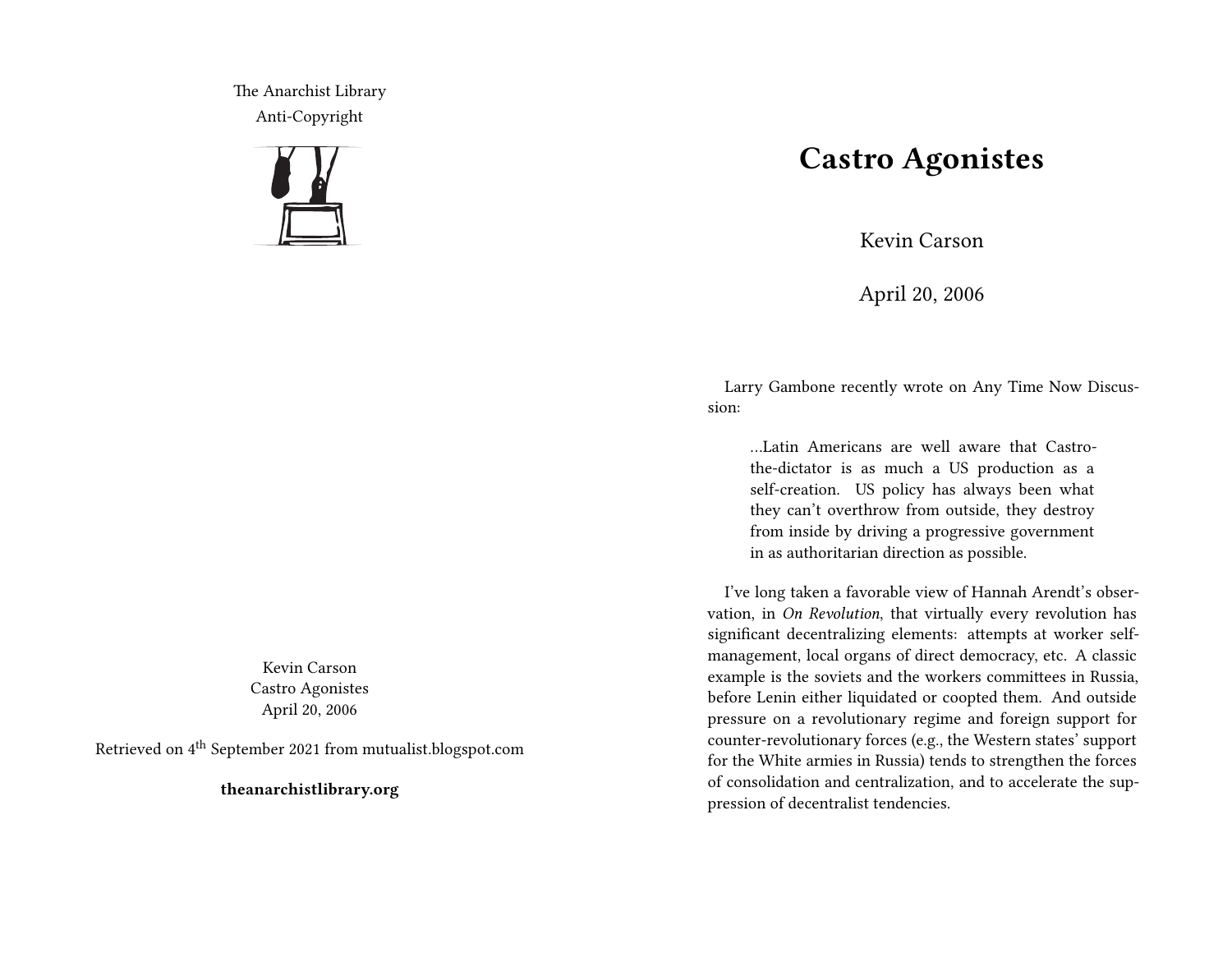I recall Chomsky arguing somewhere that the NLF, despite definite authoritarian aspects, at least was also engaged in grass-roots activities of genuine benefit at the village level like building irrigation systems, organizing peasant cooperatives, and the like. It had more genuine attachments to the peasants of the South than did the ruling party in Hanoi, at any rate. The main effect of the U.S. war effort in the South was to atomize civil society in the countryside, along with successfully decimating the NLF. The result was a hollowed-out shell, the almost total supplanting of the guerrillas by the NVA, and the filling of the void by the North Vietnamese state when Saigon collapsed.

In the specific case of Cuba, I'm not sure how much of Castrothe-dictator was just in there waiting for an opportunity to come out, but the pressures of the Cold War–the U.S. economic embargo, combined with increasing alignment with the USSR– certainly helped to bring his authoritarianism out. Via Fruits of Our Labour, I found an interesting account of the early postrevolutionary period in Cuba, a chapter in Cuba, Castro and Socialism, by Peter Binns and Mike Gonzalez. It appears that cooperative and "petty bourgeois" elements were heavily represented, if not predominant, in Castro's early economic policies.

The Cuban Communist Party, before the revolution, had had a checkered history of on-again, off-again collaboration with Batista. The Communist Party certainly had little use for the 26 July movement before it came to power. Castro, on the other hand, came from a background of nationalist opposition centered on what Binn and Gonzales call "petit bourgeois" elements and a "fundamentally non-working class tradition": the "urban middle class" and "middle farmers, small peasants and university students," supplemented by "the semi-incorporation of the organised working class."

Indeed, if I recall correctly, Castro actually liquidated the CCP for unacceptable competition with his own revolutionary movement after coming to power. When he declared himself a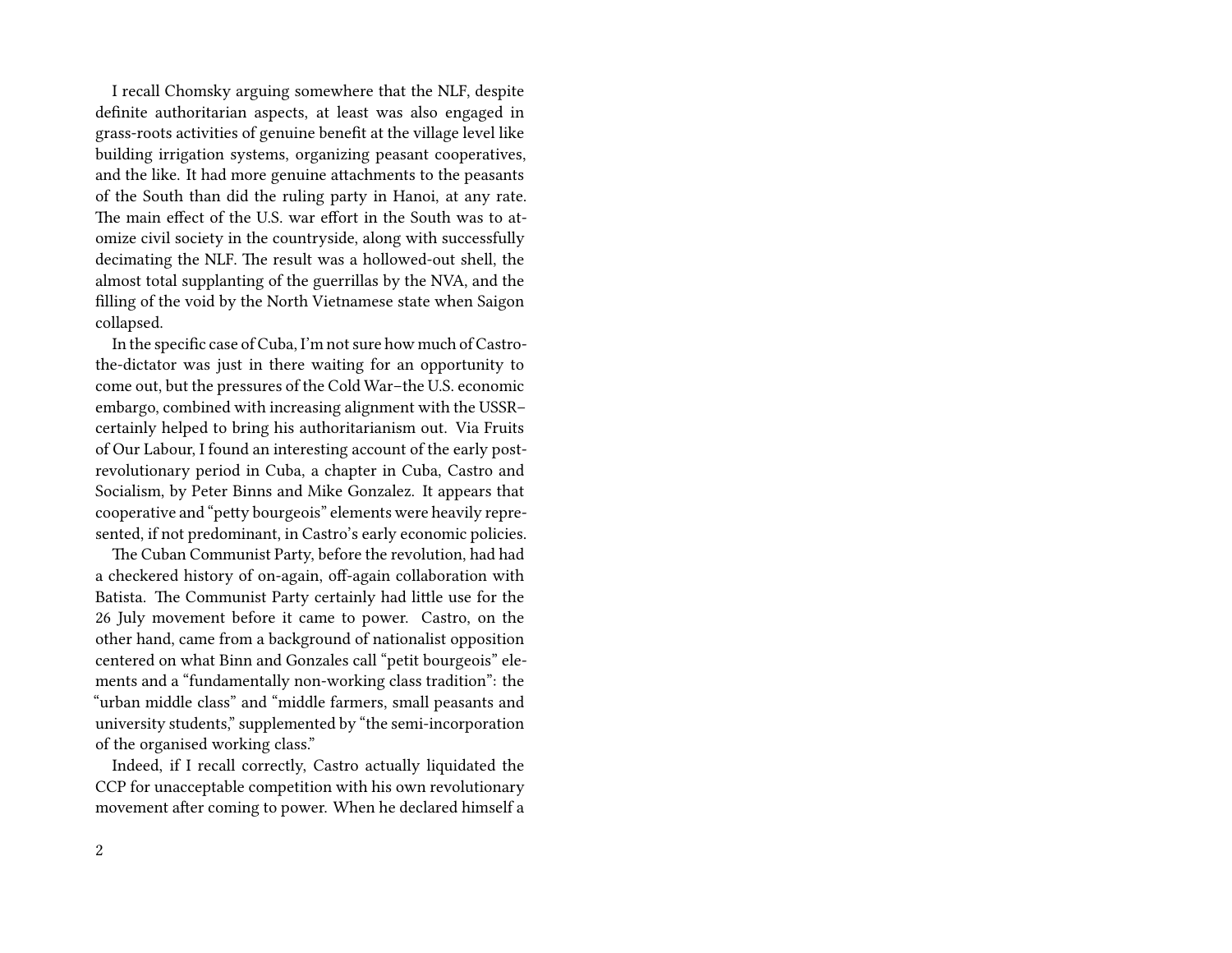Che were left with the prospect of imposing industrialization as a top-down on a virtually gutted society. The very petty bourgeois classes who had been the backbone of Castro's revolution had fled the country.

But I get the distinct impression that American policy elites not only helped all this to happen, but that they actually *preferred* a totalitarian Cuba with a nationalized economy, over the path the country appeared to have been taking after the initial land reform. If Jones couldn't be brought back, Orwell's neighboring farmers preferred at least that the pigs run Animal Farm into the ground, rather than that the animals succeed in peacefully working it with their own labor. A "petty bourgeois" Cuba of peasant proprietors and small tradesmen and storekeepers, peacefully producing and trading without paying tribute to an oligarchy of landlords and generals, would have been even more distasteful to the proponents of "free enterprise" in the U.S. than to Marxists like Binns and Gonzalez.

There is a Cuban revolution to be reclaimed by anti-statists– much like the Russian revolution before the Congress of Soviets was purged and the anti-Bolshevik Left liquidated, when the soviets were still genuine organs of self-government and the workers' committees still functioned in the factories. Castro and the Miami reactionaries, likewise, are not our only choices.

"Marxist-Leninist" in the early 1960s, he incorporated the remnants of the old CCP into his own revolutionary party.

Binns and Gonzalez, with typical Marxist blinders, see Castro's increasingly statist economic policy as a response to "objective conditions." The land reforms and other curtailments of exploitation left the laboring classes with more disposable income and greater demand for consumer goods, which (non sequitur alert) could only be met by nationalizing the economy:

So why then did Castro move towards the creation of a monolithic statised economy? The major reason must be found in his long standing commitment to diversify the economy, to end its dependency on the US and the vagaries of the world sugar market, and to all-round economic development. The question that came to be posed in the summer of 1959 was this: how were the reforms of the first part of the year to be paid for? The rapid increase in wages, the fall in unemployment, the drastic reduction in rents (up to 50%), the cheapening of electricity, telephone and medicine charges; all put much more money into the workers' pockets. This automatically increased the demand for consumption goods – all of which had to be imported – and food. The latter automatically put pressure on the land available for sugar; and since this provided Cuba with more than 80% of the exports from which the imports had to be paid, this situation could not be allowed to persist indefinitely. Only industrialisation and diversification could solve the problem. The fantastic variability in the price of sugar, and Cuba's almost total dependency on it as a source of foreign earnings, meant that the level of demand in the domestic economy was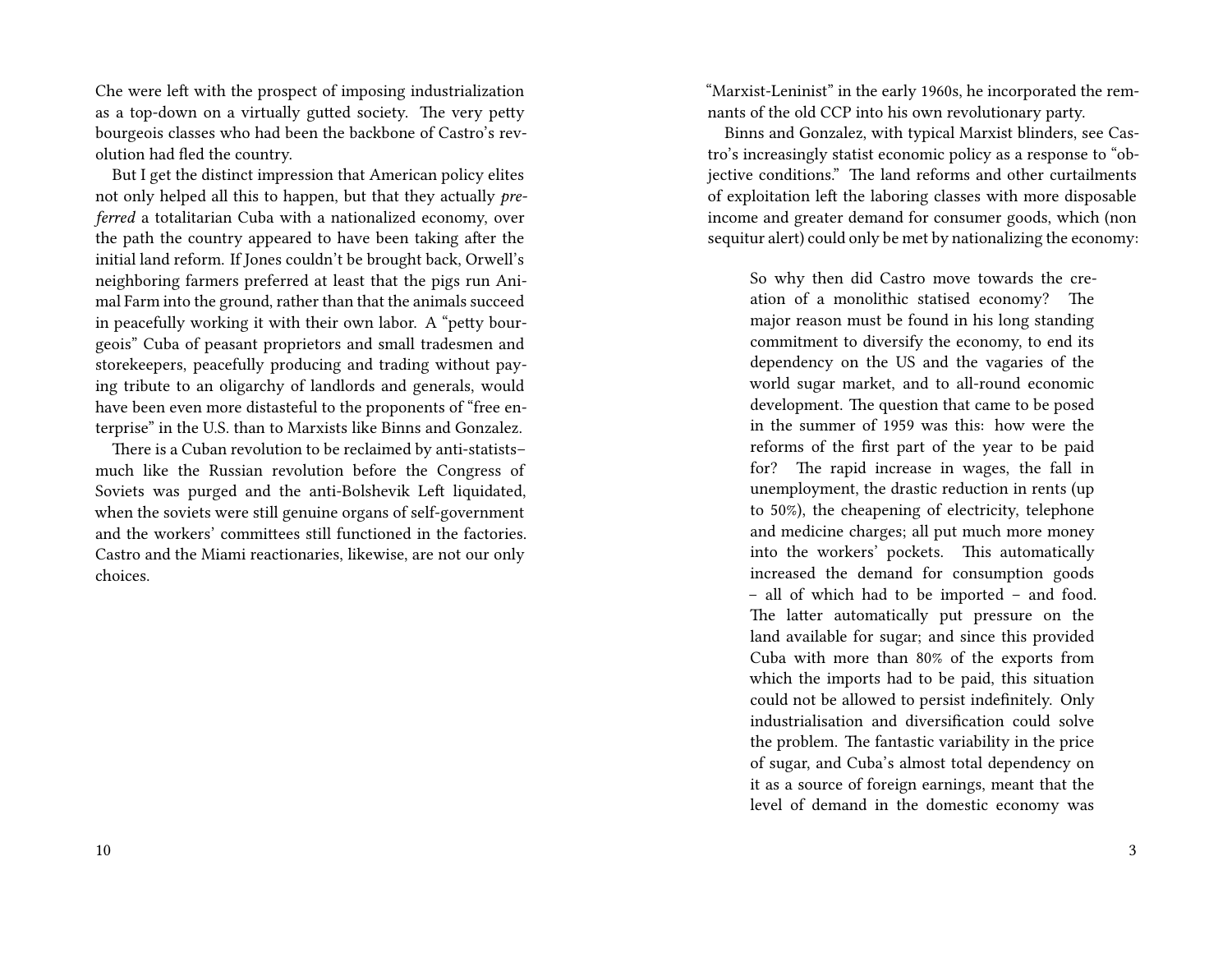much too unpredictable for most capitalists to want to take the risk of relying on it as a source of income. And, without that, no advantage attached to investing productive capital in Cuba. With a very small and highly unpredictable home market, and with just about the highest wage levels in Latin America, there was not the least chance of the situation changing if the bourgeoisie was simply left to its own devices.

The matter was made more acute by land reform. Again this was a long standing commitment of Castro's from the mid-1950s: antipathy to the latifundistas, the huge landowners, was the cornerstone of Castro's radical liberal programme. The May 1959 Land Reform Act has to be seen in this light. It was in no way a socialist measure, nor one which led to collectivisation in any other form. It abolished only the very largest estates (those of more than 402 hectares; though even here there were exceptions which allowed much bigger farms – up to 1,342 hectares – that were efficient to continue), and it did not solve the problem of the indebtedness of the small peasant. Indeed one prominent agronomist sharply contrasted the 1959 reform with those in East Europe in the early 1950s; and suggested strong parallels with those in Italy in 1949–50 instead. Yet for all that, something like 25% of the cultivable land was covered by the Act, and was distributed to the poorer peasants. The effect was to increase the proportion of land that was devoted to immediate consumption rather than providing the country with an exportable surplus, and this added considerably to Cuba's problems. Although it was also

and the skilled professions left the country. Binns and Gonzalez describe the middle class exodus in a disparaging tone that I consider completely uncalled for:

the social basis of support for the old order within Cuba itself was being rapidly eliminated by the fundamental changes that the nationalisation and land reform measures were producing. More than 1/2 million refugees left Cuba in the first 3 years of the Castro regime, unable to make a living from The exploitation of others any more. First to go were the beneficiaries of US tourism: the US banned its citizens from travelling to Cuba, and this led to the 10,000 pimps, the 27,000 croupiers, and many other hangers-on leaving. Then followed the business men, the Batista ex-officers, the pampered state officials, the elite professions, the landowners and so on. However much the US might have wanted to put the clock back, by 1961 the layers of Cuban society that would have enabled them to "Cubanise" any return to the old order had more or less disappeared. The Castro regime had quite effectively removed opposition to its continued rule.

No kidding. But it seems to me he had to create the opposition before he could remove it. During the early days of his regime, virtually the entire opposition came from Batista's officers and the latifundia owners who'd been expropriated by a fully justified land reform. To demonize the entire commercial middle class, putting it into the same category as landlord and military oligarchs and corrupt state officials, is insane.

And rather than a gradual and peaceful path to industrialization, with the increasingly prosperous laboring classes cooperatively pooling their own surplus as capital, Castro and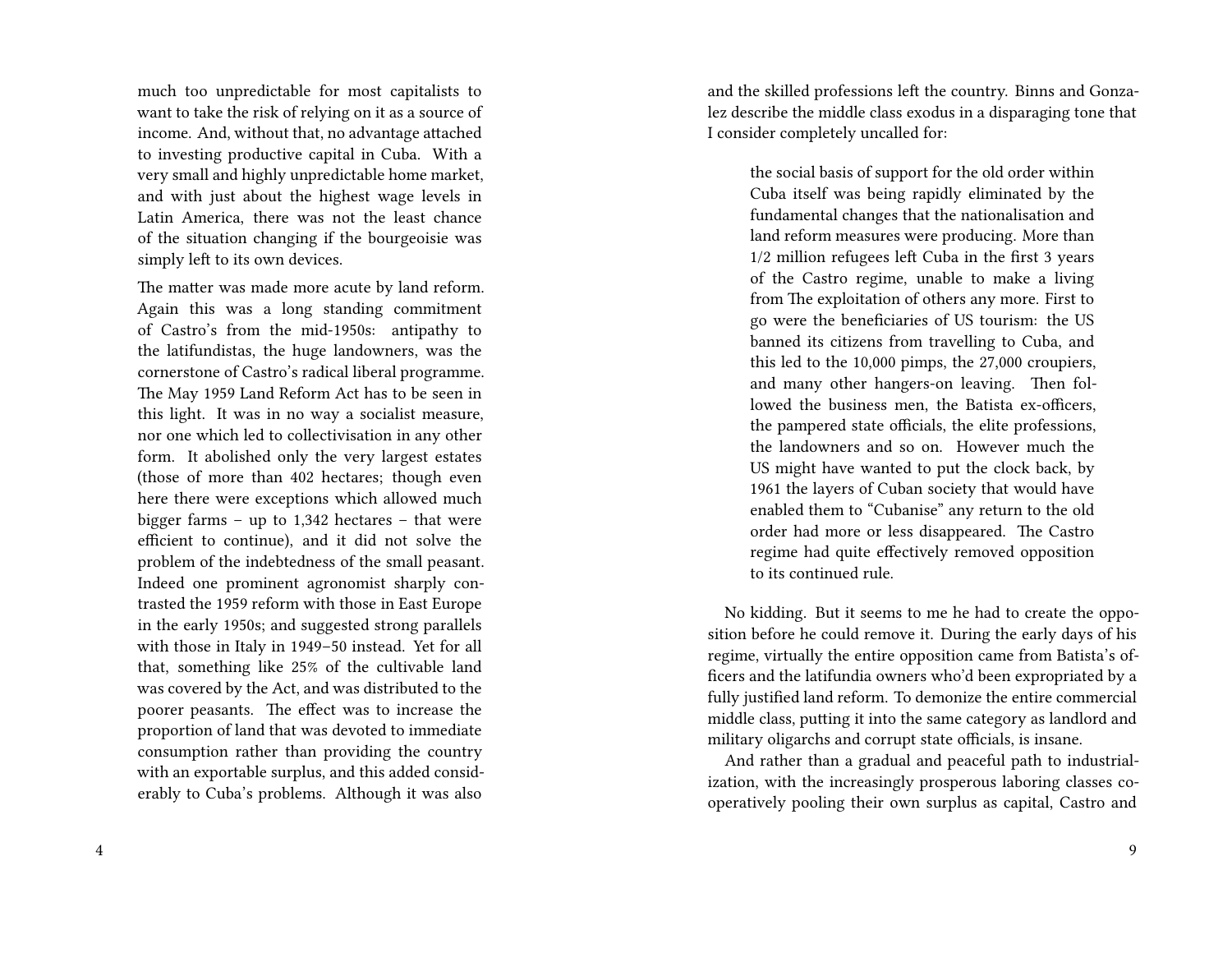Agrarian Reform). But Castro at this point still hung back from nationalisation measures.

The latter were adopted in response to more active economic warfare by the U.S.

The next phase in Cuba's attempt to break from the stranglehold of dependence was connected with oil. The USSR agreed to supply a limited amount of crude to Cuba in the summer of 1960 in exchange for sugar. But the multinationals – Texaco, Shell and Esso – refused to refine it in their Cuban refineries. The Cuban government reacted swiftly, seizing the installations at the end of June 1960. Within a week, Eisenhower had cancelled Cuba's remaining quota of sugar imports to the USA. This was followed immediately by the confiscation of about \$800m of US corporation property – in oil, sugar, electricity and mines. The USA responded with a total trade embargo to and from Cuba – a devastating economic blow given Cuba's total dependence on the US connection. Finally the Cuban regime completed its hold on industry in October 1960 with the nationalisation of the banks, hotels, cinemas and most of the factories and shops.

In the face of sabre rattling by Kennedy and a genuine threat of invasion, Cuba became increasingly totalitarian. One manifestation of this was the so-called "Committees for the Defence of the Revolution" (CDRs), which were "[o]rganised on a blockby-block basis, [for the purpose of forming] small squads of vigilantes to observe and report on possible fifth columnists amongst the erstwhile lackeys of Batista and the US multinationals."

Meanwhile, as Castro increasingly resorted to autarky under the U.S. embargo, a major part of those engaged in commerce

true that much of the land previously owned by the latifundistas was poorly tended, the fact remained that to increase productivity significantly would have required levels of investment and skilled personnel that were just not available at the time.

The initial reforms were thus in no way reminiscent of the state-capitalist "collectivisations" of Eastern Europe in the 1950s, nor Cuba's own 1963 reform; but what they did do was to create a situation that only a state-capitalist programme could solve.

I'm not sure why this is. If the standard of living had increased so much (rents cut in half, the highest wages in Latin America), why was it so self-evidently beyond the producing classes to pool their own surplus for investment? Why could peasants not have cooperatively invested in labor-saving technology to increase their own productivity, and free up labor for other forms of production? In any case, if the increased prosperity of Cuban society created more purchasing power, and the increased demand for consumer goods could be met by importation, why was that a "problem" to be addressed through the state? Domestic industry would expand at the point when native producers could supply consumer goods more cheaply than the foreign manufacturers. And if anything, the removal of hindrances on cooperative marketing would have made the sugar industry less dependent on the vagaries of world commodity markets. In the meantime, the domestic agricultural sector would have been increasingly diversified with staple crops for domestic consumption, and the peasantry would have been capable at least of feeding itself on its own land, with a little surplus for buying a few luxuries from abroad: a marked improvement over the Batista dictatorship, I'd say.